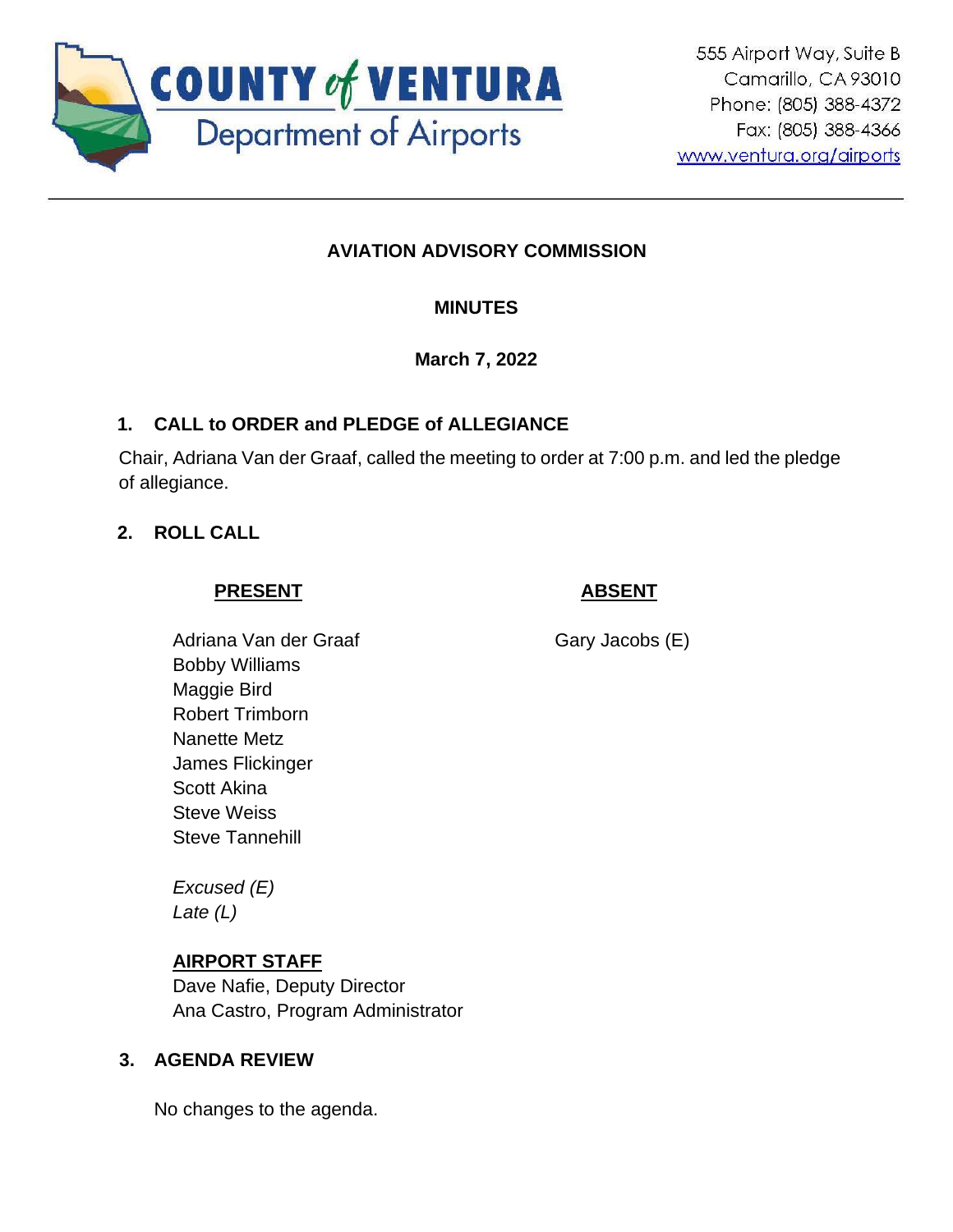### **4. APPROVAL OF MINUTES – February 7, 2022**

*Robert Trimborn moved to defer approval of the February 7, 2022 minutes until airport staff has an opportunity to cross-reference changes proposed by Steve Tannehill with the recording of the meeting. Steve Tannehill seconded the motion. Bobby Williams abstained. All others voted in favor and the motion passed unanimously 8-0.*

**Chair Adriana Van der Graaf requested that airport staff conduct a review of County policy regarding the use of exact terminology when preparing meeting minutes.** 

**5. PUBLIC COMMENT -** Citizens wishing to speak to the Commission on an airport related item must fill out a speaker card and submit it to the secretary. Comments will be limited to a maximum of **three** minutes per item.

*Speaker cards for issues NOT on the agenda must be submitted before the end of the public comment period.* 

*Speaker cards for issues listed on the agenda must be presented before the item is up for consideration. Speakers will be called when the item is presented.*

Public comments heard.

#### **6. NEW BUSINESS**

### **A. Subject: Review and Make a Recommendation Regarding the Monthly Noise Report Format**

#### **Recommendation:**

Review the current Monthly Noise Report format, review noise reports from comparable airports (Exhibits 1-7), receive and file a staff update regarding a noise program under development, and discuss nominating member(s) to join a subcommittee with other advisory body members along with select staff formed to recommend changes to the monthly noise report format and content.

Commissioner Robert Trimborn and Commissioner Steve Tannehill volunteered to be on the subcommittee. Airport staff shared that no more than four commissioners could be on the subcommittee per the Commission's bylaws. Chair Adriana Van der Graaf and Commissioner Nanette Metz also volunteered to be on the subcommittee. Chair Van der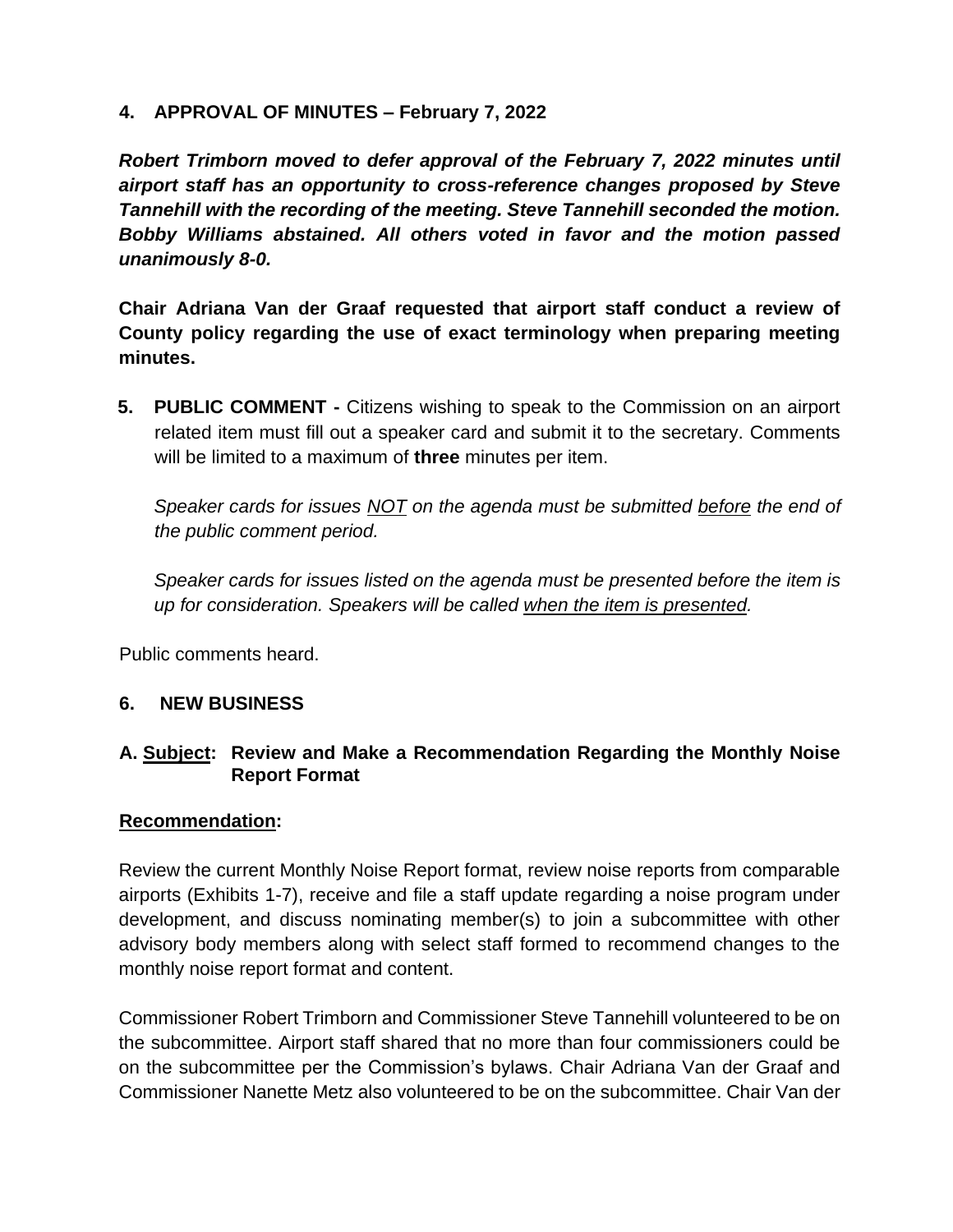Graaf inquired as to whether an Aircraft Owners and Pilots Association (AOPA) Oxnard representative could be a part of the subcommittee to which Deputy Director Dave Nafie responded that he did not believe this would be an issue.

**Noise Subcommittee Commission Members Robert Trimborn Steve Tannehill Adriana Van der Graaf Nanette Metz**

**B. Subject: Update of the Revised Form Hangar Lease Agreement for Privately Owned Hangars at the Camarillo and Oxnard Airports Which Replaces Month-to-Month Leases with Term Leases**

### **Recommendation:**

Receive an update regarding the revised form hangar lease agreement for privately owned hangars at Camarillo and Oxnard Airports, which will replace the existing monthto-month leases with 20-year term leases.

Deputy Director Dave Nafie summarized terms of the proposed hangar lease agreement. He shared that the only outstanding issues involve language about vehicle stickers and a mediation clause. Language about vehicle stickers has been removed from the lease agreement and staff is working with the Camarillo Oxnard Hangar Owners and Tenants Association to finalize mediation clause language. Staff plans to bring the final lease agreement to the Commission and Airport Authorities during the April meetings.

# **C. Subject: Consider Adoption of Resolution #8 Authorizing Remote Teleconference Meetings of the Aviation Advisory Commission for a 30-Day Period**

### **Recommendation:**

Consider adoption of Resolution #8 (Exhibit 1) authorizing remote teleconference meetings of the Aviation Advisory Commission for a 30-day period pursuant to Government Code Section 54953, Subdivision (e), of the Ralph M. Brown Act.

*Steve Tannehill moved to approve staff's recommendation and Maggie Bird seconded the motion. All Commissioners voted in favor and the motion passed unanimously 9-0.*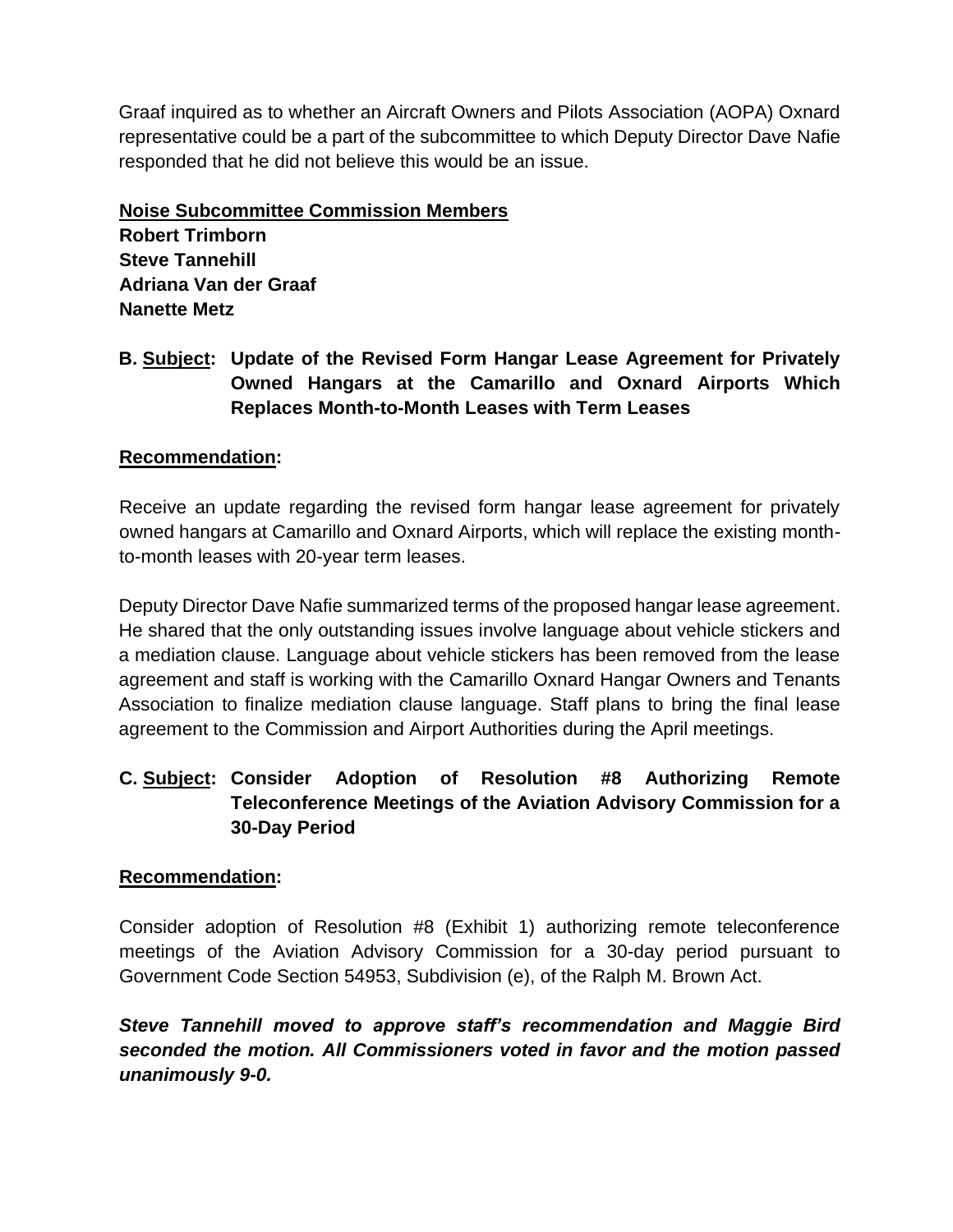# **7. DIRECTOR'S REPORT**

Deputy Director Dave Nafie discussed the noise program and the work being done with aviation consultant, Coffman Associates, to develop new pilot flight guides for each airport. Mr. Nafie shared that staff continues to work on increasing pilot and flight school awareness by providing and disseminating written and electronic materials. Mr. Nafie discussed new flight tracking technology that staff is working on with Vector Airport Solutions, which will provide a public facing portal and give the community a more transparent view of airport activity. Mr. Nafie also shared that the department is working to hire a staff member who will focus primarily on community relations and handling noise concerns.

Mr. Nafie provided an update on the Cloud Nine project. The department has been working with the City of Camarillo, County Executive Office, and RKR (the developer of Could Nine) to resolve the last remaining items. RKR's final permits will be presented to Camarillo City Council for final approval on Wednesday, March 9<sup>th</sup>. Mr. Nafie also provided an update on the maintenance work being done on the AVEX self-serve fuel farm. He mentioned that the repair is delayed due to a back order of parts needed.

Mr. Nafie mentioned that there has been development interest for vacant parcels at Oxnard Airport and staff is working on establishing development standards for properties at Oxnard and Camarillo Airports. Mr. Nafie also discussed the Oxnard Airport Taxiway Connector project and funding being provided by the Federal Aviation Administration (FAA) which includes limiting the base bid funding to 3.25 million. The department will be phasing the project further out, and expects base bids to open on April 5<sup>th</sup>. The total cost of the project is estimated at about 7.5 million and the department will continue to work on getting money from the FAA to fund as much of the project as possible.

Deputy Director Nafie shared that staff is working on budget presentations for the upcoming fiscal year which starts on July 1<sup>st</sup>, and will be presenting budget numbers to the advisory bodies in the future. Mr. Nafie also discussed upgrades and modernization of security camera systems at both airports. Staff received a bid of \$478,000 for the upgrades and staff is working with County purchasing to process payment which the airport is funding.

### *Report was received and filed.*

### **8. REPORTS**

**Report items listed below are presented to the Aviation Advisory Commission for information only, at this time. The report items require no action or are not ready**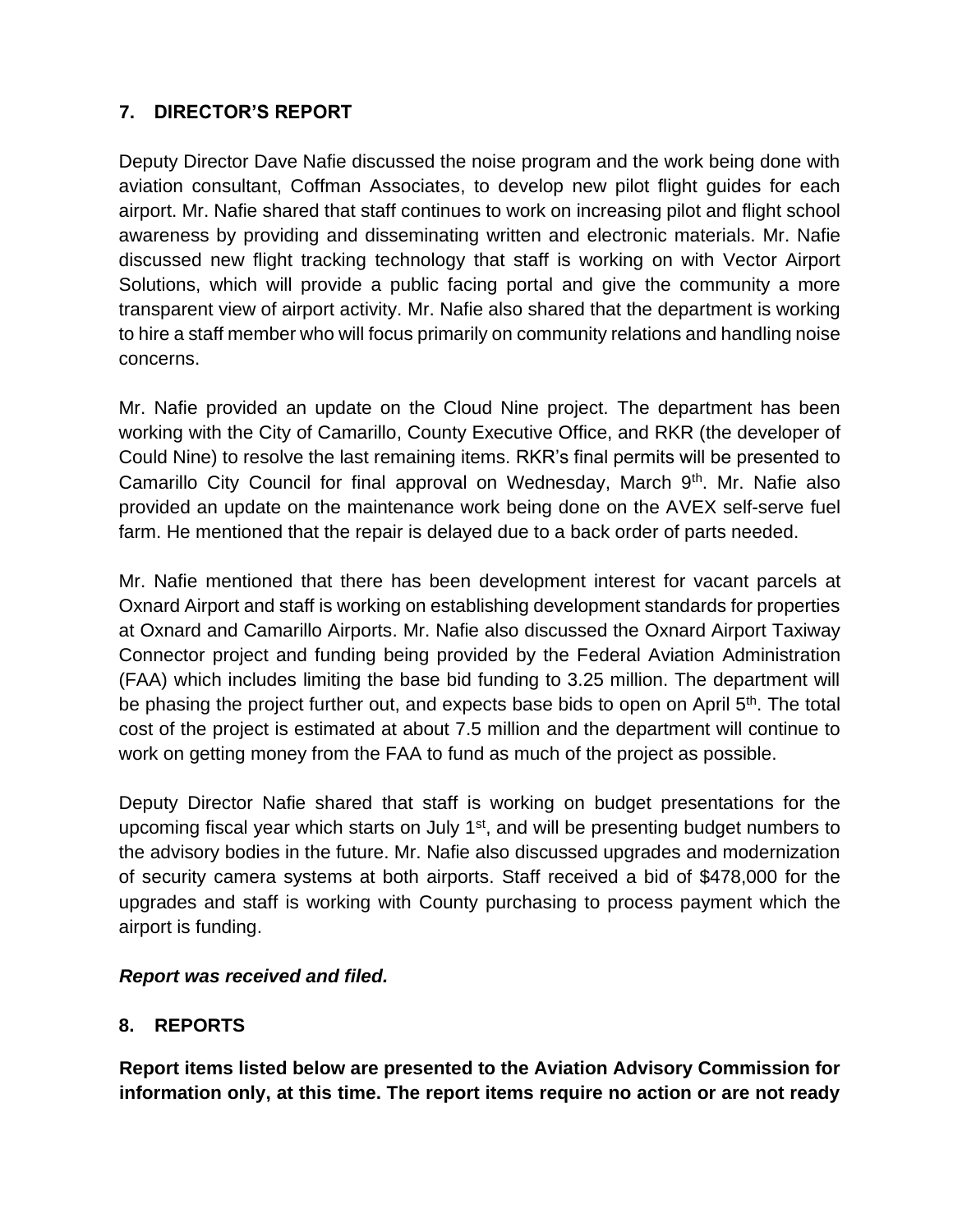**for the Commission's consideration. The Commission may refer these items to the Department of Airports for investigation and report back on a future agenda.** 

Monthly Activity Report – January 2022 Monthly Noise Complaints – January 2022 Consultant Reports – January 2022 Airport Tenant Project Status – February 2022 Project Status – February 2022 Meeting Calendar

#### *Reports were received and filed.*

#### **9. CORRESPONDENCE**

**Correspondence items listed below are presented to the Aviation Advisory Commission for information only, at this time. The correspondence items require no action or are not ready for the Commission's consideration. The Commission may refer these items to the Department of Airports for investigation and report back on a future agenda.** 

Letter dated February 10, 2022 from Director Keith Freitas to Greg Ramirez, City of Camarillo re: Cloud Nine Project

Letter dated February 14, 2022 from Martin Erickson, Ventura County Transportation Commission to Jay Dobrowalski, City of Oxnard re: Teal Club Specific Plan

Letter dated February 15, 2022 from Director Keith Freitas to Jay Dobrowalski, City of Oxnard re: Teal Club Specific Plan, Recirculated Draft EIR, Ventura County, Department of Airports Review Comments

Letter dated February 22, 2022 from Andrea Ozdy, Ventura Local Agency Formation Commission to Jay Dobrowalski, City of Oxnard re: Notice of Availability of a Recirculated Draft Environmental Impact Report (DEIR) for the Teal Club Specific Plan (TCSP) Project

#### *Correspondence was received and filed.*

#### **10. COMMISSION COMMENTS**

Commissioner Bobby Williams inquired about the Form 700 filing process. Program Administrator Ana Castro shared the available options to complete and submit the form.

Commissioner Steve Tannehill thanked staff for adding page numbers to the packet. Commissioner Tannehill also thanked staff for sending packets out earlier this month.